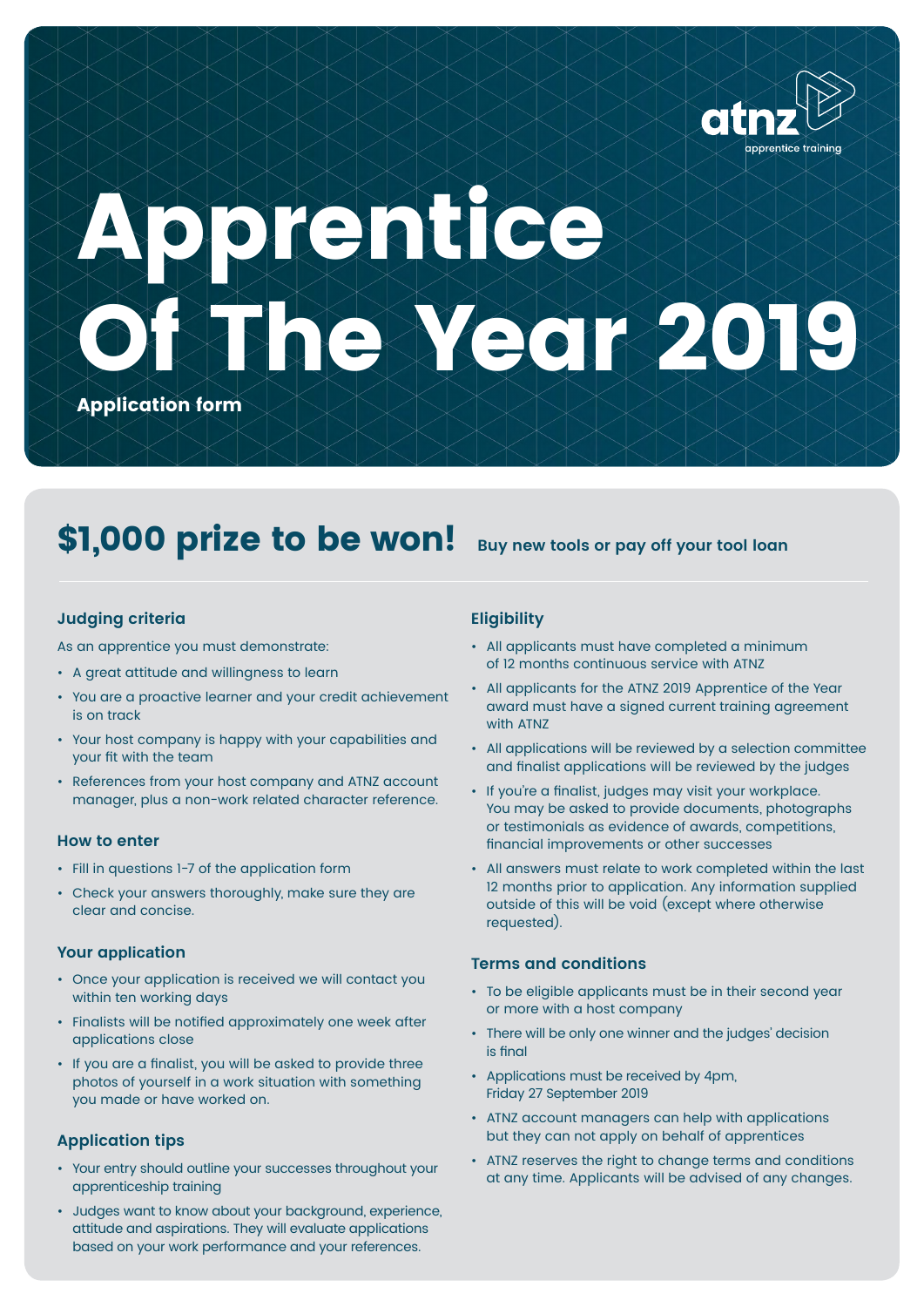## Application form **All applicants must complete this form. Please print clearly.**

### **1. Applicant details**

| <b>Name</b>  | Position |
|--------------|----------|
| Host company |          |
| Address      |          |
| Email        | Mobile   |

#### **2. Apprenticeship details**

| Date apprenticeship started                                                                  | <b>Hours worked</b>                                     |  |  |
|----------------------------------------------------------------------------------------------|---------------------------------------------------------|--|--|
| <b>Credits obtained</b>                                                                      | As at date                                              |  |  |
| Did you attend a pre-apprenticeship course?                                                  | <b>No</b><br>Yes                                        |  |  |
| If yes, please advise how many credits were achieved on the course                           |                                                         |  |  |
| What kinds of work have you undertaken during your apprenticeship? (Please tick one or more) |                                                         |  |  |
| Maintenance and diagnostics                                                                  | <b>Heavy fabrication</b>                                |  |  |
| Machining and toolmaking                                                                     | Light fabrication                                       |  |  |
| <b>Plastics processing</b>                                                                   | Refrigeration, air conditioning, heating and            |  |  |
| Fire protection                                                                              | ventilation                                             |  |  |
| Mechanical engineering (please list what strand you are in)                                  |                                                         |  |  |
| Other (please specify)                                                                       |                                                         |  |  |
|                                                                                              |                                                         |  |  |
| 3. Background and motivation                                                                 |                                                         |  |  |
| Why did you decide to become an apprentice?                                                  |                                                         |  |  |
| I was interested in the industry                                                             | I wanted to continue the work I did at secondary school |  |  |

I was working in the industry and wanted to improve my skills I wanted to gain a qualification

Other (please specify)

Was there anyone or anything that caught your imagination and encouraged you to want to become a tradesperson?

In the last 12 months, what is a key work-related achievement that you are most proud of and why?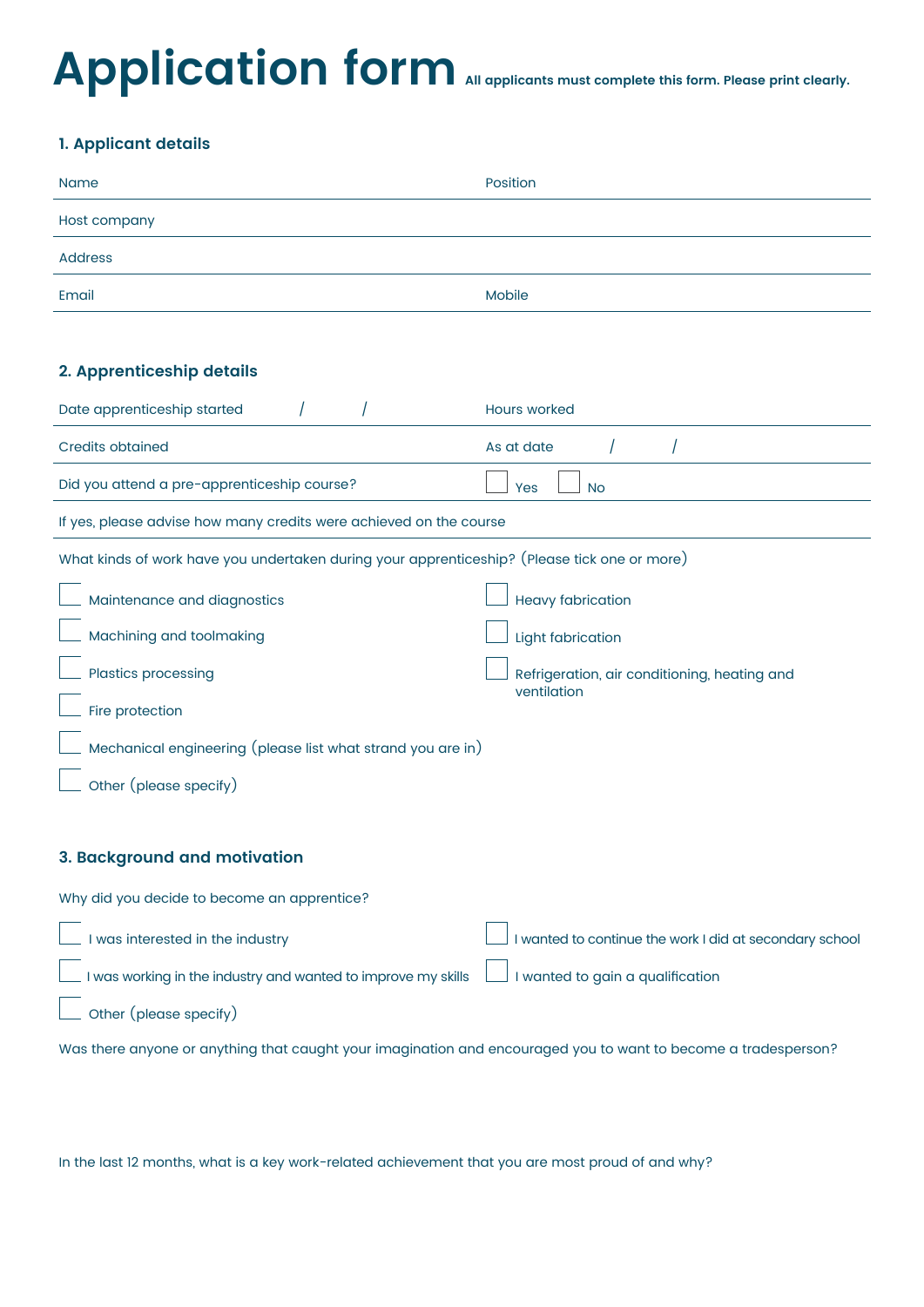How have you demonstrated your responsibilites towards health and safety?

Working as part of a team, what have you learnt?

What would be your key tips to other apprentices to stay on track with their assessment work and making sure it's good quality?

#### **4. Hobbies, sports and community work**

What hobbies, sports and community activities are you involved in?

#### **5. Aspirations**

What kind of contributions have you made to your workplace as a result of training and how has this improved the workplace?

What kind of work would you like to be doing in the future, say in two or five years?

Do you have any other intentions or desires, for example in your hobbies, that you might wish to use your trades skills to fulfill?